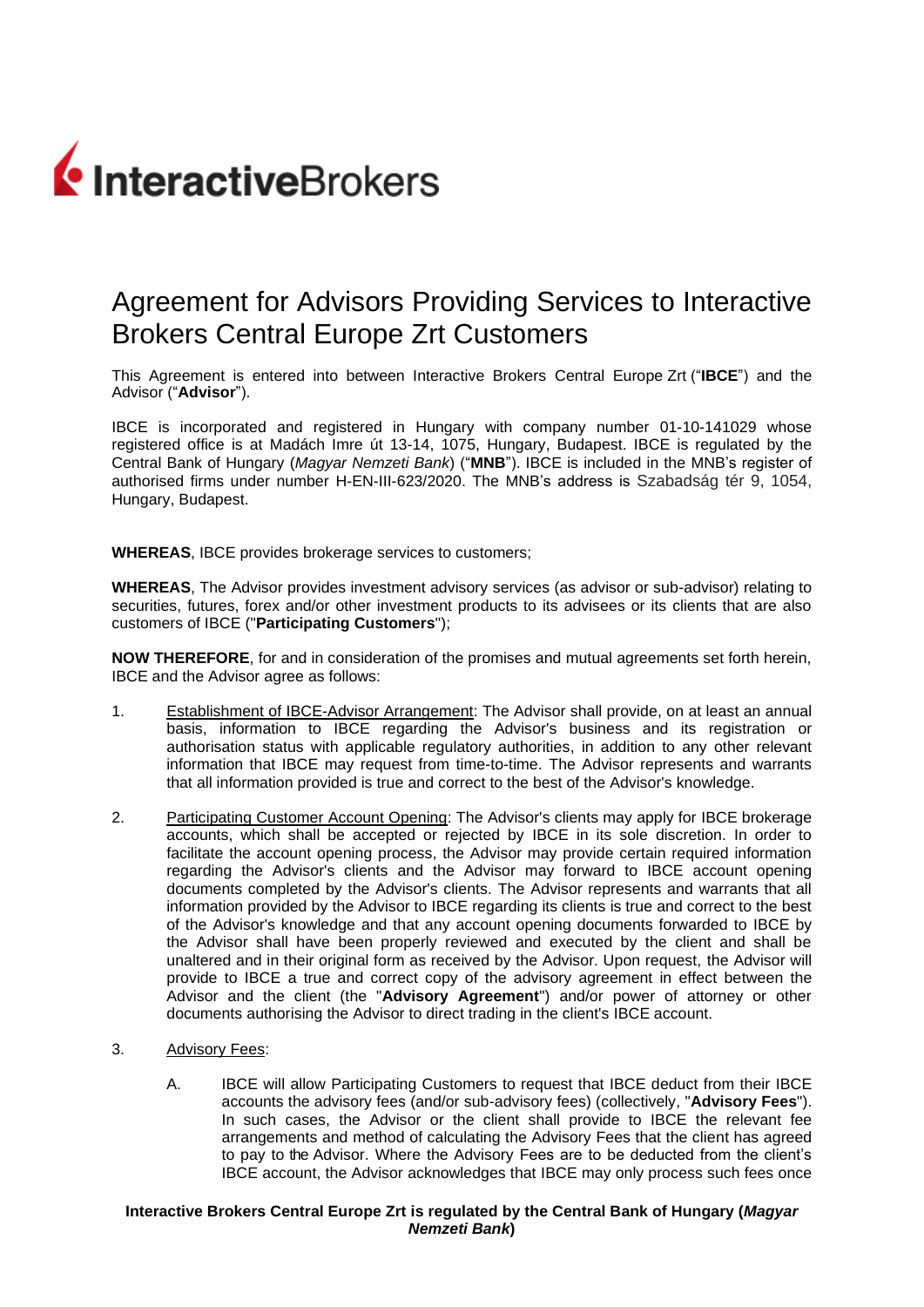it has received the information regarding calculation of fees from the Advisor or the client and that IBCE shall not be liable for any delay in processing fees arising due to Advisor's or the client's failure to inform IBCE of the relevant arrangements.

- B. The Advisor represents and warrants that all Advisory Fees charged by the Advisor to any client have been or will be fully disclosed to the client and are consistent with the Advisory Agreement between the Advisor and the client (or the sub-advisory agreement between the Advisor and the primary Advisor). The Advisor further represents and warrants that its Fees shall be reasonable and shall comply with all applicable laws and regulations of any relevant jurisdiction and the rules of any regulatory authority or self-regulatory organisation to which Advisor is subject ("**Laws and Regulations**").
- C. IBCE's only liability to pay funds to the Advisor under this Agreement is to pay Advisory Fees that IBCE actually has deducted from Participating Customer accounts. The Participating Customer remains solely liable to the Advisor for such Fees and the Advisor specifically acknowledges that IBCE may be unable to deduct the Advisory Fees under certain circumstances and that in such case IBCE has no liability to the Advisor for uncollected Fees. These circumstances include but are not limited to: (i) if there are or will be insufficient funds in a Participating Customer's IBCE account to cover the Advisory Fees; (ii) if deduction of the Advisory Fees would, or might in IBCE's sole judgment, cause the account to have insufficient equity to cover margin requirements or other obligations of the Participating Customer to IBCE; (iii) if there is a dispute between the Participating Customer and the Advisor regarding the Advisory Fees, or if there is any dispute between or among any of the Participating Customer, Advisor and IBCE regarding this Agreement or Advisor's or IBCE's provision of advisory or brokerage services, respectively, to the Participating Customer; (iv) if the Participating Customer has closed its IBCE account or if IBCE has terminated the Participating Customer's account; (v) if there is any doubt in IBCE's sole judgment as to whether a Participating Customer has authorised deduction of the Advisory Fees from its account; or (vi) if, in IBCE's judgment, Advisor has violated any provision of this Agreement, the Advisory Agreement with the Participating Customer, applicable sub-advisory agreements, or applicable Laws and Regulations.
- D. If IBCE deducts Advisory Fees from the account of a Participating Customer and a dispute arises as to whether such fees actually were owed by the Participating Customer to Advisor, or if IBCE has other reason to believe that such funds should not be remitted to Advisor, IBCE may elect at its sole discretion to return such Fees to the Participating Customer's account, in which case the Advisor is responsible for collecting such Fees if they are owed. The Advisor agrees to return to IBCE immediately any funds of any kind erroneously or improperly remitted to Advisor by IBCE, and the Advisor grants a lien (in the amount of any funds owed to IBCE by the Advisor) to IBCE against any other funds of the Advisor held by IBCE.
- E. The Advisor will provide immediate written notice to the attention of the IBCE Compliance Department in the event of any oral or written complaint made by any Participating Customer relating in any way to the Advisory Fees or to any of the Advisor's or IBCE's activities under the arrangement contemplated by this Agreement. The Advisor shall provide this written notice by way of email, to be marked for the attention of the IBCE Compliance Department, to [IBCEcompliance@interactivebrokers.com.](mailto:IBCEcompliance@interactivebrokers.com)
- 4. Material Changes in Participating Customer or Advisor Information; Termination of Account:
	- A. The Advisor will provide immediate written notice to IBCE in the event of any change in the Advisory Fees governing a Participating Customer account or in the event that any Participating Customer terminates its relationship with the Advisor or wishes to terminate its relationship with IBCE. The Advisor shall provide this written notice by emailing the IBCE Customer Services at help@interactivebrokers.com.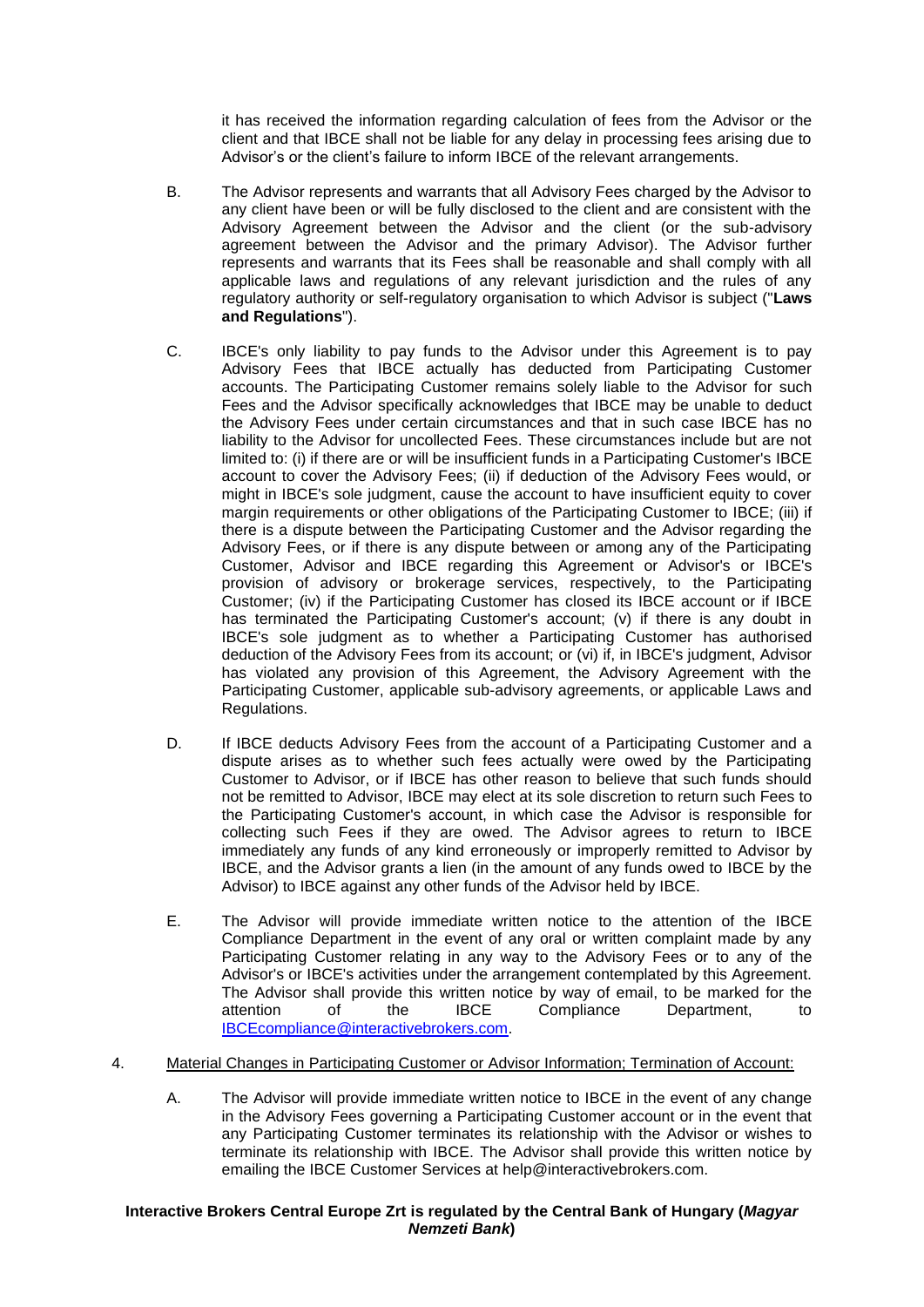- B. The Advisor will provide immediate written notice to IBCE, by way of email, of any change in any information previously provided to IBCE regarding any Participating Customer, including but not limited to: (i) changes in information regarding the Participating Customer's financial status or investment objectives or (ii) the death or incapacitation of the Participating Customer. In the event of any change in a Participating Customer's Advisory Agreement or change in the power of attorney documents governing the Participating Customer's account, the Advisor shall promptly provide to IBCE a true, correct and complete copy of the revised Agreement or documents. The email, marked for the attention of the IBCE Compliance Department, shall be sent by the Advisor to [IBCEcompliance@interactivebrokers.com.](mailto:IBCEcompliance@interactivebrokers.com)
- C. The Advisor will provide immediate written notice by email to the attention of the IBCE Compliance Department in the event of any change in the Advisor's registration, authorisation or regulatory status, including but not limited to any lapse in registration or licensing or any change or any suspension or bar or other adverse regulatory action affecting Advisor, or any change in the information provided by the Advisor to IBCE in accordance with Clause 1 above. If the Advisor is currently exempt from registration or licensing requirements under the Laws and Regulations, the Advisor will immediately notify IBCE by way of email if the Advisor ceases to be eligible for such exemption. The email, marked for the attention of the IBCE Compliance<br>Department shall be sent by the Advisor to Department, shall be sent by the Advisor to [IBCEcompliance@interactivebrokers.com.](mailto:IBCEcompliance@interactivebrokers.com)

#### 5. Compliance with Laws and Regulations:

- A. The Advisor represents and warrants that the Advisor or the Advisor's counsel has examined applicable Laws and Regulations to determine whether the Advisor is required to be registered or licensed with appropriate regulatory authorities to provide investment advice and to direct trades in Participating Customers' accounts. The Advisor certifies that, if it is required to be registered, authorised or licensed, it is so registered, authorised or licensed and will remain so during the duration of this Agreement. If the Advisor has determined that it is not required to be registered or licensed, the Advisor certifies that this determination has been made in good faith based on all facts and circumstances known to the Advisor.
- B. The Advisor is solely responsible for complying with all Laws and Regulations governing its provision of the advisory services to Participating Customers, and IBCE specifically disclaims any responsibility for such compliance. Among other things, the Advisor is solely responsible for: (i) determining whether the Advisor and/or its employees is required to be registered, authorised or licensed with appropriate regulatory authorities, and complying with any registration requirements; (ii) satisfying fiduciary obligations to its advisory clients; (iii) proper disclosure of material facts regarding the advisory services it provides; (iv) proper recordkeeping and reporting regarding the advisory services; (v) compliance with custody rules governing advisors; and (vi) compliance with anti-money laundering rules governing advisors. The Advisor represents that it is now, and will remain, in material compliance with all applicable Laws and Regulations in connection with the activities contemplated by this Agreement.
- C. If the Advisor signing this Agreement is a primary Advisor to a Participating Customer account and has appointed or contracted one or more sub-advisors to provide subadvisory services for the account, the Advisor represents: (i) that any sub-advisors have been appointed pursuant to a valid sub-advisory agreement, a copy of which will be produced to IBCE upon request; (ii) that the Advisor's agreement with Participating Customer allows the appointment of sub-advisors with the authority to exercise discretion in Participating Customer's account; (iii) that the Advisor has exercised reasonable due diligence and care in selecting sub-advisors (including but not limited to determining whether sub-advisors are required to be registered or licensed and confirming that they are so registered or licensed if required); (iv) that the Advisor will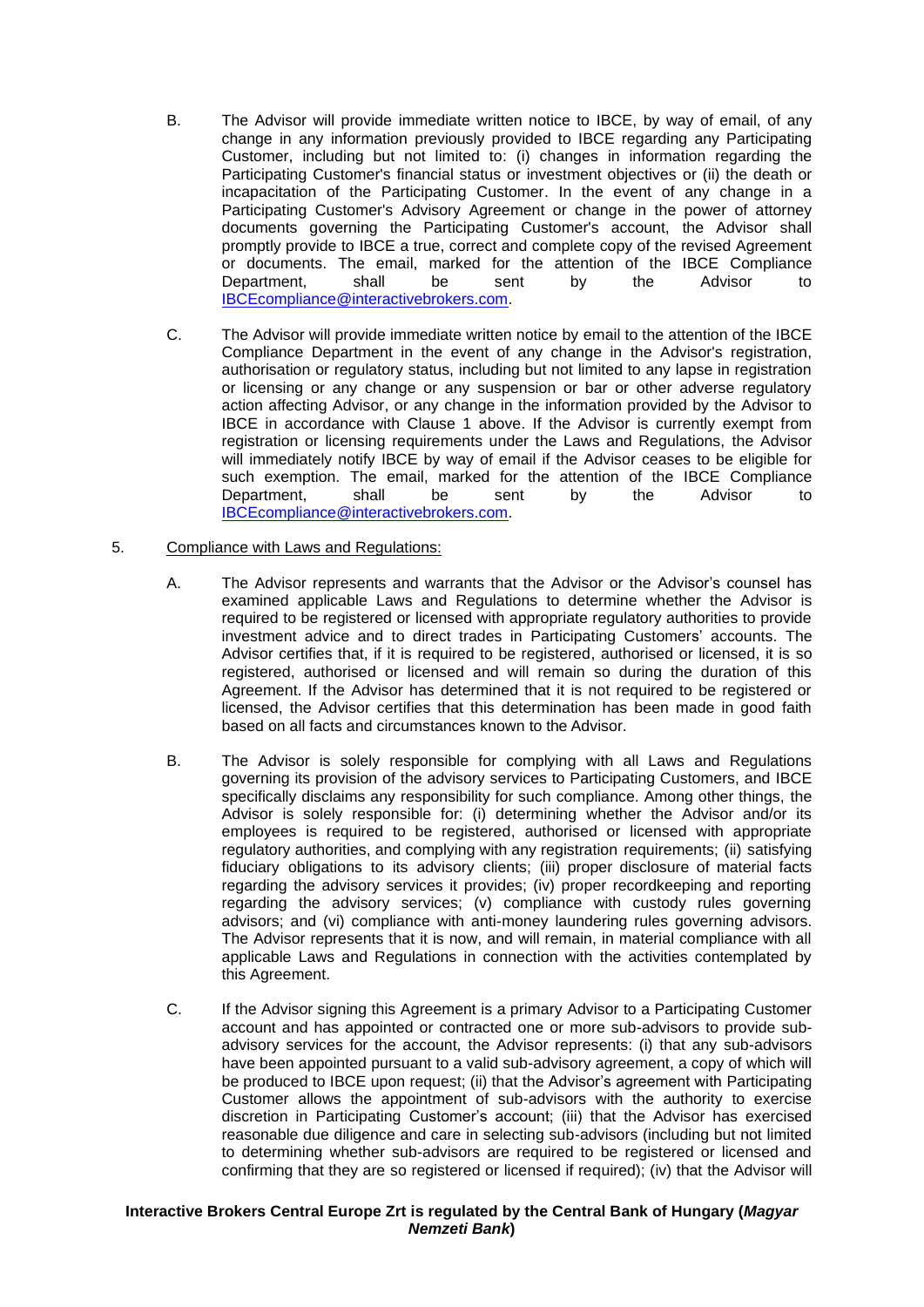monitor the actions and trading decisions of sub-advisors on a frequent and ongoing basis to ensure that they are lawful and appropriate and consistent with the financial objectives and circumstances of the client; and (v) that any sub-advisory fees charged by sub-advisors are lawful and reasonable and consistent with the applicable Advisory Agreement with Participating Customer (and that the total fees charged by Advisor and any sub-advisors to the Participating Customer are also lawful and reasonable and consistent with the applicable Advisory Agreement with Participating Customer).

- D. If the Advisor signing this Agreement is a sub-advisor that has been appointed by a primary Advisor to a Participating Customer account to provide sub-advisory services for the account, the Advisor represents that the Advisor has been appointed pursuant to a valid sub-advisory agreement, a copy of which will be produced to IBCE upon request.
- E. Any applicable data protection legislation is referred to herein as "**Data Protection Legislation**". The disclosure and processing of personal data for the purpose of facilitating the performance of or providing the advisory services for Participating Customers is herein referred to as "Service Processing". Each party shall comply at all times with their corresponding obligations under Data Protection Legislation.
- F. If, and to the extent, any Service Processing is subject to Regulation (EU) 2016/679 on the protection of natural persons with regard to the processing of personal data and on the free movement of such data ("**GDPR**"), the parties acknowledge and agree that they each act as independent controllers (as such term is defined in the GDPR) in respect of such data (referred to herein as "**GDPR Personal Data**"). Each party acknowledges and agrees that the GDPR Personal Data is shared for the purpose of the parties complying with their respective obligations under this Agreement. Each party agrees that it shall process such GDPR Personal Data in compliance with its applicable obligations under data protection legislation.
- G. The parties agree to provide each other, to the extent reasonably required by reference to the nature of the processing by the parties, with relevant information and mutual assistance and shall put in place measures for effective cooperation with one another in order to address requests from individuals in relation to any Service Processing.

#### 6. Relationship Between the Advisor and IBCE:

- A. The Advisor acknowledges that IBCE does not and will not solicit trades or provide trading, investment or tax advice of any kind to Participating Customers. IBCE has no duty to supervise or review the Advisor's actions or recommendations. IBCE's provision of brokerage services to Participating Customers and its deduction of Advisory Fees does not in any way represent an endorsement of the Advisor's services or of any particular recommendations or advice or actions of the Advisor, and the Advisor shall not make any statements or representations stating or implying that IBCE has reviewed or approved of the Advisor, its services or any recommendations or advice or actions of the Advisor. The Advisor bears sole responsibility for resolving any and all claims, questions, complaints or disputes of any kind by Participating Customers regarding the Advisor's provision of investment advisory services (including specific conduct, advice or recommendations of Advisor or any subadvisor) or the Advisor's activities under this Agreement.
- B. The Advisor acknowledges that:
	- (i) IBCE reserves the right in its sole discretion, to refuse to honour particular instructions from the Advisor, or to no longer honour instructions from the Advisor and, to the extent permitted by applicable law, shall promptly notify client if it does so;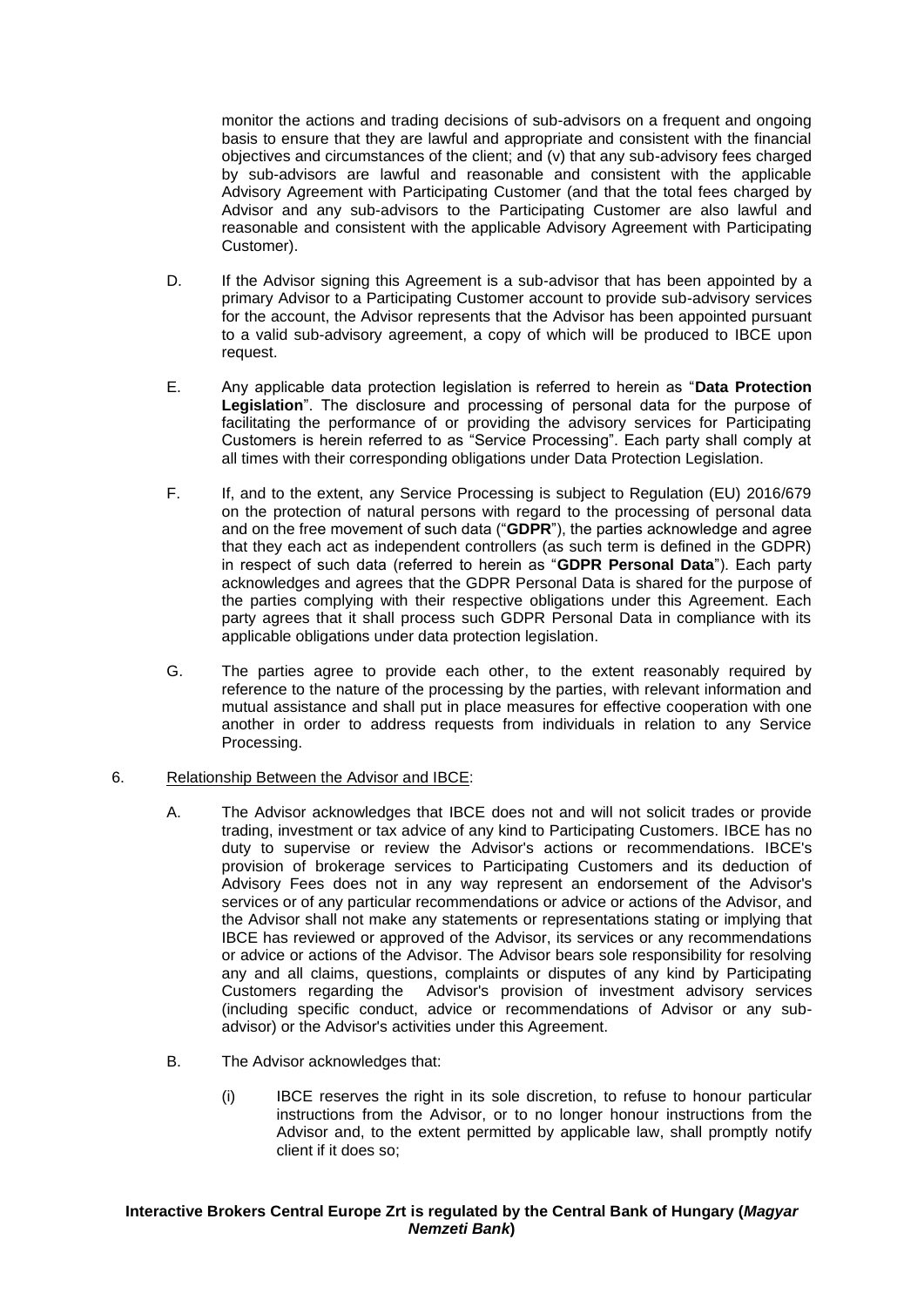- (ii) IBCE has no obligation to inform the Advisor or the client of the reason that IBCE has not honoured instructions from the Advisor;
- (iii) all information provided by the Advisor under this Agreement, in any instruction form or otherwise provided to IBCE in the application process, is subject to verification; and
- (iv) the client has authorised IBCE to verify all information through the use of credit agencies or reasonable means.
- C. The Advisor shall promptly provide to IBCE any information reasonably requested by IBCE concerning the management of the account(s) or compliance with the client authorisation. This provision shall not be read to imply that IBCE has any duty to supervise or monitor the Advisor's management of customer's account(s) or compliance with applicable law.
- D. All claims, questions or disputes regarding IBCE's provision of brokerage services or regarding IBCE's execution of particular trades must be referred to IBCE. The Advisor has no authority to decide or resolve such claims, questions or disputes on IBCE's behalf.
- E. Neither the Advisor nor any officers, directors or employees of Advisor are employees or agents or associated persons of IBCE, nor shall they hold themselves out as such. Advisor has no authority and shall not make any representations or give any warranties on IBCE's behalf. Advisor shall have no authority to bind IBCE or to enter into any agreement, understanding or commitment giving rise to any liability or obligation of IBCE.
- F. This Agreement does not and shall not be deemed to constitute a partnership or joint venture between the parties, and neither party nor any of its respective directors, officers, employees or agents shall, by virtue of the performance of their obligations under this Agreement, be deemed to be an agent or employee of the other.
- G. The Advisor acknowledges that the customer agreements entered between IBCE and IBCE customers do not confer any rights on Advisor, nor does IBCE have any liability or obligation whatsoever to Advisor arising from any IBCE customer agreement.
- 7. Intellectual Property: The Advisor acknowledges all right, title, copyright and other interest in and to any part of or all of the IBCE Trader Workstation and any other IBCE systems, software or technologies shall at all times remain the sole and exclusive property of IBCE or its affiliates.
- 8. Liability and Indemnity:
	- A. The Advisor hereby indemnifies and agrees to hold IBCE and its affiliates, and its and their successors and assigns, and its and their directors, officers and employees ("**IB Indemnitees**") harmless against any and all penalties, damages, costs, judgments, attorney's fees or any other expenses incurred in connection with any and all claims of any kind against IBCE by customers, prospective customers, Participating Customers, civil or regulatory authorities or any other third parties, which relate to:
		- (i) any breach by the Advisor of this Agreement or other agreements with IBCE and/or Participating Customer (including but not limited to the Advisory Agreement); or
		- (ii) the Advisor's provision of investment advisory services (including specific conduct, advice, trades or recommendations of Advisor) to any Participating Customer or the Advisor's activities under this Agreement.
	- B. If the Advisor signing this Agreement is a primary Advisor to a Participating Customer account and has appointed or contracted one or more sub-advisors to provide sub-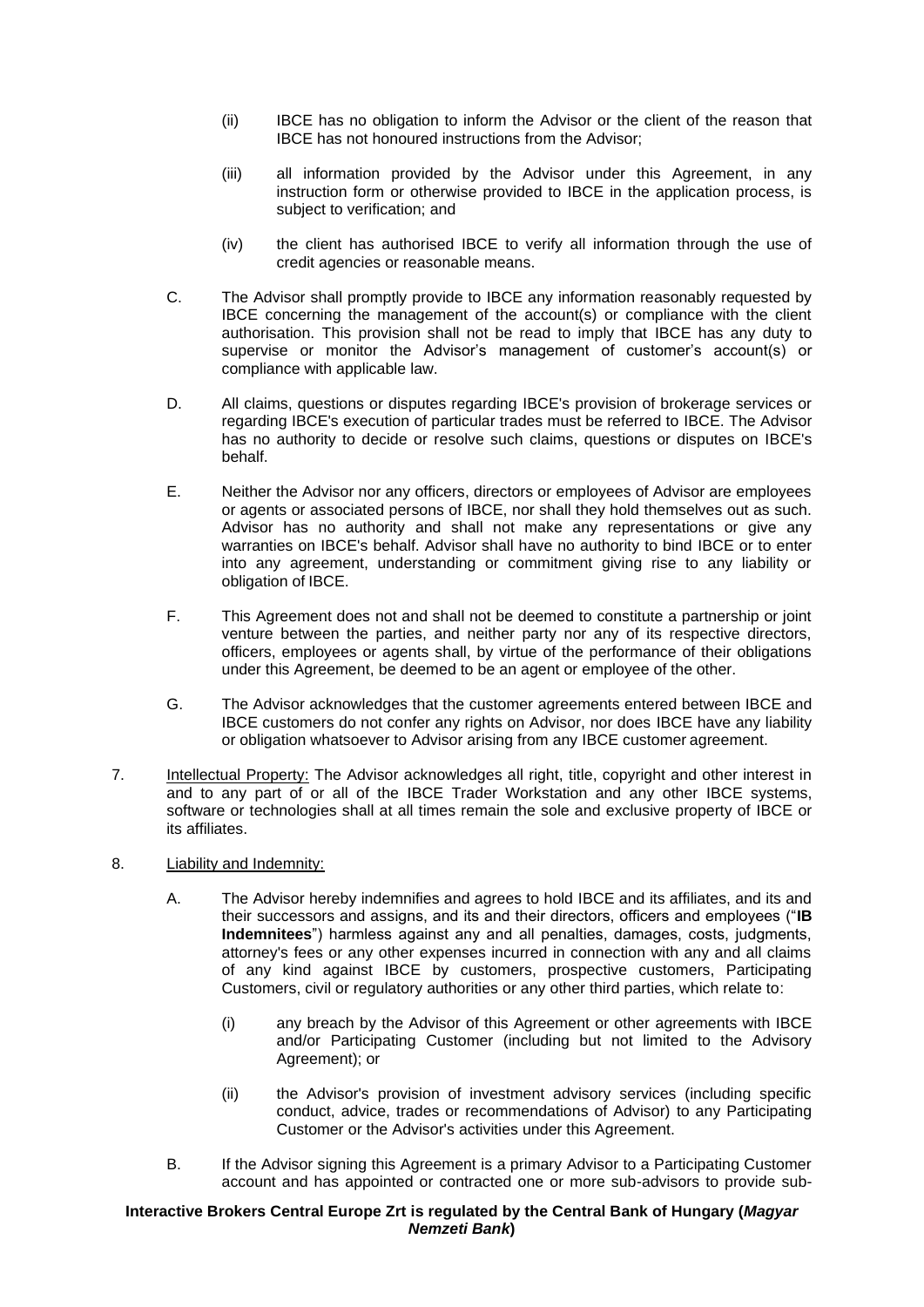advisory services for the account, the Advisor indemnifies and agrees to hold the IB Indemnitees harmless against any and all penalties, damages, costs, judgments, attorney's fees or any other expenses incurred in connection with any and all claims of any kind against IBCE by customers, prospective customers, Participating Customers, civil or regulatory authorities or any other third parties, which relate to sub-advisor's actions, conduct, advice, trades or recommendations in connection with any IBCE customer account for which Advisor has appointed or contracted subadvisor. This indemnity provision is applicable regardless of whether or not Advisor exercised proper diligence and care in selecting and monitoring the activities of the sub-advisor.

- C. If within ten (10) business days after receiving written notice of any claim, demand, proceeding, suit or action with respect to which IB Indemnitees may have any claim to indemnification under this Agreement, the Advisor shall fail to institute the defence of the IB Indemnitee in connection with such claim, demand, proceeding, suit or action, or if thereafter the Advisor shall fail diligently to prosecute such defence, the IB Indemnitee shall have the right, but not the obligation, to defend such action. The costs and expenses, including reasonable attorneys' fees, associated with such a defence shall be borne by the Advisor. Neither the exercise of the right to participate in or assume the responsibility for any such defence nor the failure to exercise such rights shall limit, in any way, the IB Indemnitee's rights to indemnification under this Agreement. The Advisor shall not settle any claim, demand, proceeding, suit or action against an IB Indemnitee without the prior written consent of the IB Indemnitee. In any claim, demand, proceeding, suit or action with respect to which IB Indemnitees may have any claim to indemnification under this Agreement, whether the defence is instituted by the Advisor or by the IB Indemnitee, the IB Indemnitee shall have the right to select its preferred counsel, whose costs along with all other costs of defence shall be borne by the Advisor.
- D. Errors, misunderstandings or controversies between the Advisor (and/or any subadvisors) and Participating Customers shall be the Advisor's (and/or any subadvisors') sole responsibility and liability.
- E. IBCE's liability in any action, proceeding or claim arising out of this Agreement or any breach thereof, and Advisor's remedy, shall be limited to any actually collected and properly owed Advisory Fees (except for damages arising out of intentional breach of contract, and for damages arising out of breach of contract that damages human life, physical integrity and health). IBCE shall not be liable under any circumstances for loss of profit or any direct, indirect, incidental, special, exemplary, punitive or consequential damages.
- F. The liability and indemnity provisions herein shall remain operative and in full force after termination of this Agreement.

# 9. Trade Confirmations and Account Statements

In circumstances where a Participating Customer(s) requests that IBCE send and/or provide access to all trade confirmations and account statements directly to the Advisor, the Advisor hereby agrees to ensure that the Participating Customer(s) shall promptly receive or have access to a copy of any and all trade confirmation(s) and account statement(s) that the Advisor will receive from IBCE during the course of providing investment advisory service(s) to Participating Customers. If the Advisor ceases to provide any investment advisory service(s) to a Participating Customer(s), and receives any trade confirmation(s) and/or account statement(s) subsequent to the cessation of providing any investment advisory service(s) to a Participating Customer(s), the Advisor shall ensure that the Participating Customer(s) receives a copy of any such trade confirmation(s) and/or account statement(s).

- 10. Miscellaneous:
	- A. For the avoidance of doubt all references to the "Advisor" in this Agreement shall mean, as applicable, the primary Advisor to a Participating Customer account or any